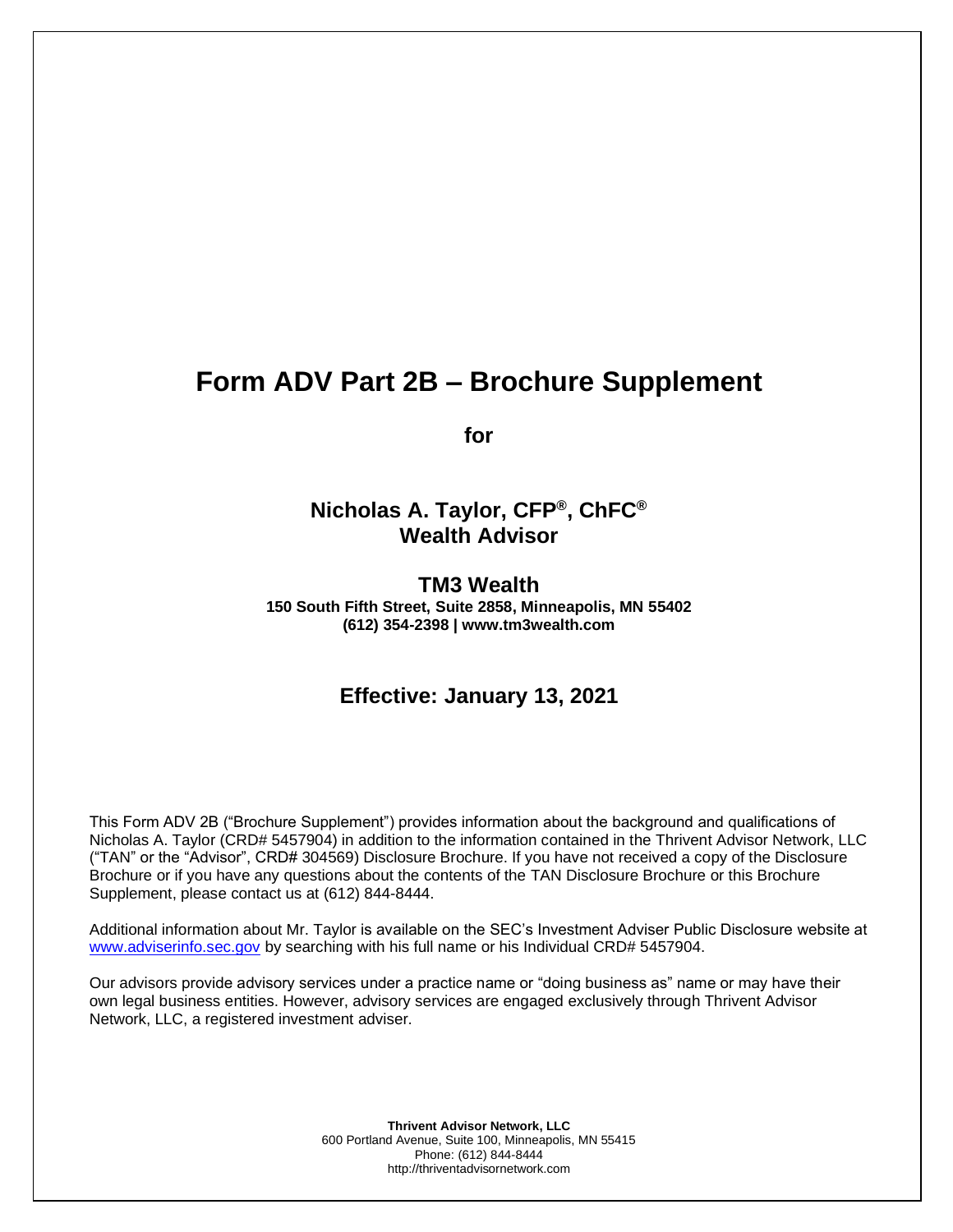## **Item 2 – Educational Background and Business Experience**

Nicholas A. Taylor, born in 1983, is dedicated to advising Clients of TAN as the Wealth Advisor of TM3 Wealth. Mr. Taylor earned a BSB: Marketing from the University of Kansas in 2007. Additional information regarding Mr. Taylor's employment history is included below.

#### **Employment History:**

| Wealth Advisor, Thrivent Advisor Network, LLC                       | 06/2020 to Present |
|---------------------------------------------------------------------|--------------------|
| Registered Representative, Purshe Kaplan Sterling Investments, Inc. | 05/2020 to Present |
| Wealth Advisor, Thrivent Investment Management Inc.                 | 12/2007 to 05/2020 |

#### Certified Financial Planner™ ("CFP®")

The Certified Financial Planner™, CFP®, and federally registered CFP® (with flame design) marks (collectively, the "CFP® marks") are professional certification marks granted in the United States by Certified Financial Planner™ Board of Standards, Inc. ("CFP® Board").

The CFP® certification is a voluntary certification; no federal or state law or regulation requires financial planners to hold CFP® certification. It is recognized in the United States and a number of other countries for its (1) high standard of professional education; (2) stringent code of conduct and standards of practice; and (3) ethical requirements that govern professional engagements with clients. Currently, more than 71,000 individuals have obtained CFP® certification in the United States.

To attain the right to use the CFP® marks, an individual must satisfactorily fulfill the following requirements:

- *Education* Complete an advanced college-level course of study addressing the financial planning subject areas that CFP® Board's studies have determined as necessary for the competent and professional delivery of financial planning services, and attain a Bachelor's Degree from a regionally accredited United States college or university (or its equivalent from a foreign university). CFP® Board's financial planning subject areas include insurance planning and risk management, employee benefits planning, investment planning, income tax planning, retirement planning, and estate planning;
- *Examination* Pass the comprehensive CFP® Certification Examination. The examination includes case studies and client scenarios designed to test one's ability to correctly diagnose financial planning issues and apply one's knowledge of financial planning to real-world circumstances;
- *Experience* Complete at least three years of full-time financial planning-related experience (or the equivalent, measured as 2,000 hours per year); and
- *Ethics* Agree to be bound by CFP® Board's *Standards of Professional Conduct*, a set of documents outlining the ethical and practice standards for CFP® professionals.

Individuals who become certified must complete the following ongoing education and ethics requirements in order to maintain the right to continue to use the CFP® marks:

- *Continuing Education* Complete 30 hours of continuing education hours every two years, including two hours on the *Code of Ethics* and other parts of the *Standards of Professional Conduct*, to maintain competence and keep up with developments in the financial planning field; and
- *Ethics* Renew an agreement to be bound by the *Standards of Professional Conduct.* The *Standards* prominently require that CFP® professionals provide financial planning services at a fiduciary standard of care. This means CFP® professionals must provide financial planning services in the best interests of their clients.

 $CFP<sup>®</sup>$  professionals who fail to comply with the above standards and requirements may be subject to  $CFP<sup>®</sup>$ Board's enforcement process, which could result in suspension or permanent revocation of their CFP®.

### Chartered Financial Consultant™ ("ChFC®")

The Chartered Financial Consultant™ (ChFC®) program prepares you to meet the advanced financial planning needs of individuals, professionals, and small business owners. You'll gain a sustainable advantage in this competitive field with in-depth coverage of the key financial planning disciplines, including insurance, income taxation, retirement planning, investments, and estate planning. The ChFC® requires three years of full-time, relevant business experience, nine two-hour course-specific proctored exams, and 30 hours of continuing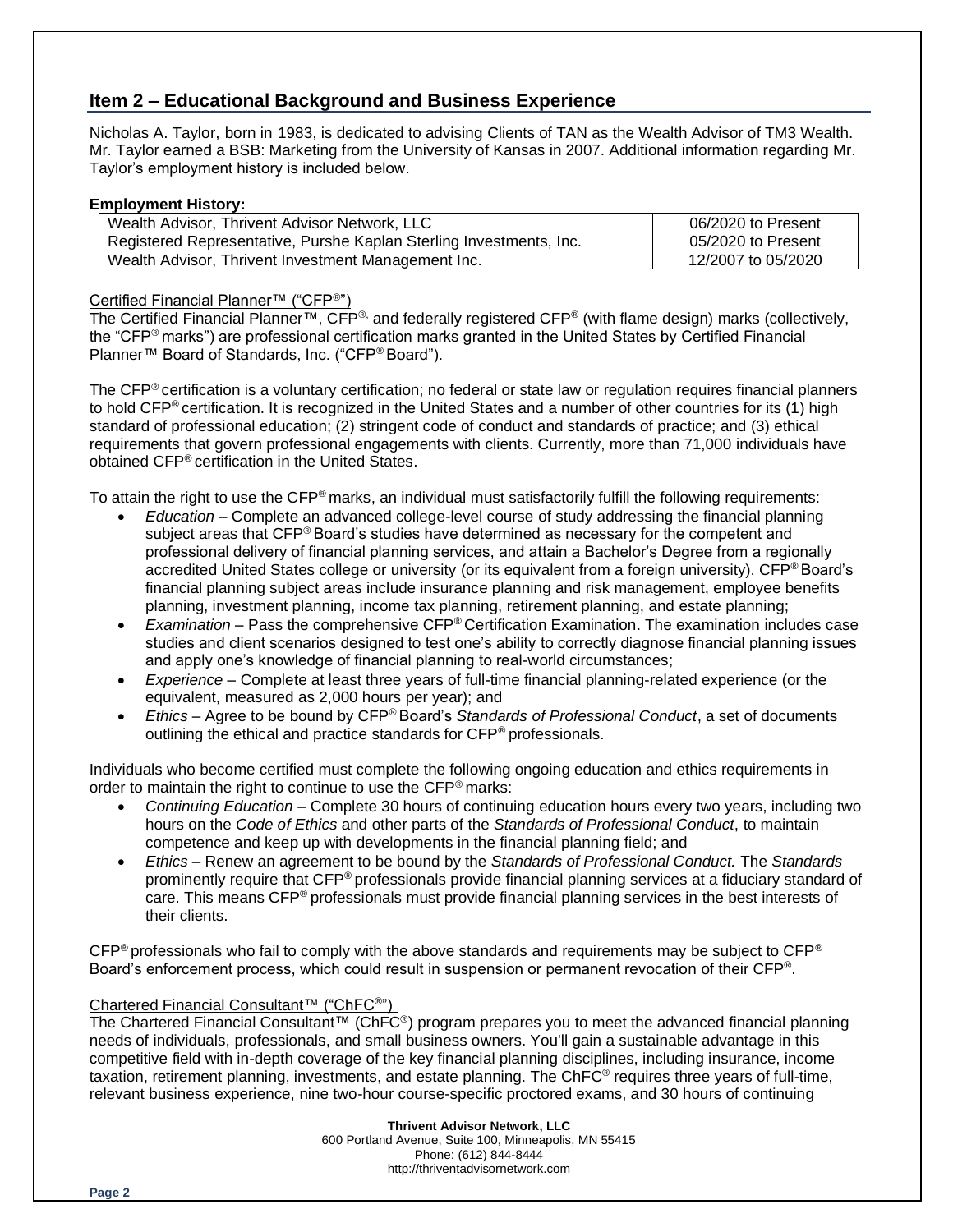education every two years. Holders of the ChFC® designation must adhere to The American College's Code of Ethics.

Program Objectives:

- Function as an ethical, competent and articulate practitioner in the field of financial planning
- Utilize the intellectual tools and framework needed to maintain relevant and current financial planning knowledge and strategies.
- Apply financial planning theory and techniques through the development of case studies and solutions.
- Apply in-depth knowledge in a holistic manner from a variety of disciplines, namely, estate planning, retirement planning, or non-qualified deferred compensation.

## **Item 3 – Disciplinary Information**

*There are no legal, civil or disciplinary events to disclose regarding Mr. Taylor.* Mr. Taylor has never been involved in any regulatory, civil or criminal action. There have been no client complaints, lawsuits, arbitration claims or administrative proceedings against Mr. Taylor.

Securities laws require an advisor to disclose any instances where the advisor or its advisory persons have been found liable in a legal, regulatory, civil or arbitration matter that alleges violation of securities and other statutes; fraud; false statements or omissions; theft, embezzlement or wrongful taking of property; bribery, forgery, counterfeiting, or extortion; and/or dishonest, unfair or unethical practices. *As previously noted, there are no legal, civil or disciplinary events to disclose regarding Mr. Taylor.*

However, we do encourage you to independently view the background of Mr. Taylor on the Investment Adviser Public Disclosure website at [www.adviserinfo.sec.gov](http://www.adviserinfo.sec.gov/) by searching with his full name or his Individual CRD# 5457904.

### **Item 4 – Other Business Activities**

#### Broker-Dealer Affiliation

Mr. Taylor is also a registered representative of Purshe Kaplan Sterling Investments, Inc. ("PKS"). PKS is a registered broker-dealer (CRD# 35747), member FINRA, SIPC. PKS is not an affiliate of TAN. In Mr. Taylor's separate capacity as a registered representative, Mr. Taylor will typically receive commissions for the implementation of recommendations for commissionable transactions. Clients are not obligated to implement any recommendation provided by Mr. Taylor. Neither the Advisor nor Mr. Taylor will earn ongoing investment advisory fees in connection with any products or services implemented in Mr. Taylor's separate capacity as a registered representative. Mr. Taylor spends approximately 10% of his time per month in his role as a registered representative of PKS.

#### Insurance Agency Affiliations

Mr. Taylor is also a licensed insurance professional. Implementations of insurance recommendations are separate and apart from Mr. Taylor's role with TAN. As an insurance professional, Mr. Taylor may receive customary commissions and other related revenues from the various insurance companies whose products are sold. Mr. Taylor is not required to offer the products of any particular insurance company. Commissions generated by insurance sales do not offset regular advisory fees. This may cause a conflict of interest in recommending certain products of the insurance companies. Clients are under no obligation to implement any recommendations made by Mr. Taylor or the Advisor. Mr. Taylor spends approximately 10% of his time per month in this capacity.

## **Item 5 – Additional Compensation**

Mr. Taylor has additional business activities where compensation is received that are detailed in Item 4 above.

Mr. Taylor receives compensation for providing investment advisory services that is primarily based on a percentage of fees charged on assets under management for investment management services and/or a percentage of fees charged for financial planning and consulting services.